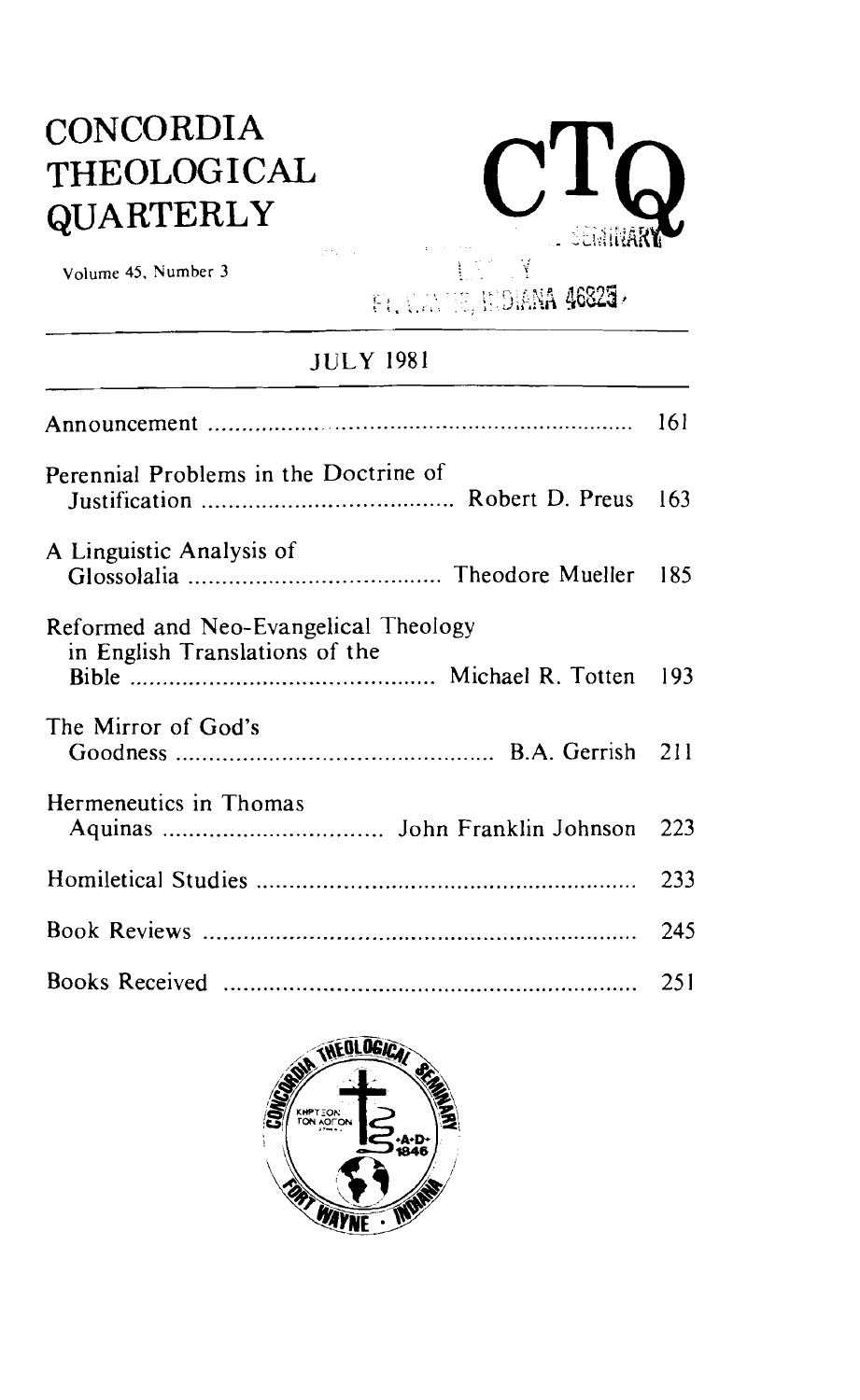## A Linguistic Analysis of Glossolalia:

## A Review Article Theodore Mueller

TONGUES OF MEN AND ANGELS. The Religious Language of Pentecostalism. By William J. Samarin. The Macmillan Company, New York, 1972. 277 pages. \$7.95.

The author, an eminent linguist, professor of anthropology and linguistics at the University of Toronto, attempts to answer the question: Why do so many educated and well-established members of society "speak in tongues"? He first examines glossolalia from a linguist's point of view and shows "what Christians, at least. do when they talk in tongues" (p. 2).

His examination is based on a large sample of glossolalia recorded in private and public meetings over a five-year period in Europe and North America. In-depth interviews and questionaires provided further information about the people and their beliefs. The book is a sympathetic analysis, showing respect for the beliefs of these people as "sacred ground" (p. 236). Samarin dismisses such frequently mentioned psychological causes as repression and emotional release. In some sense glossolalia is "learned behavior" (p. 73), yet not learned as foreign languages are learned. "The tongue speaker is the product of considerable instruction, whether or not glossolalia comes suddenly or gradually" (p. 72). Thus, tongue-speaking is not a "supernaturally acquired skill."

Samarin analyzes the speech of tongue-speakers in the same manner that a linguist analyzes a foreign language. He makes a phonetic and semantic inventory, and describes its prosodic and paralinguistic features. The discourse "is divided into units of speech . . . through accent, rhythm, intonation and pauses" (p. 78). "The breathgroup itself can often be divided into subgroups through phonological features" (p. 79). It consists of syllables made up of consonants and vowels taken from the speaker's native language or a foreign language known to him, with much repetition, alliteration, and rhyme. However, the "syllable string does not fall into words" (p. **81),** even though one gets the feeling that "words are almost emerging" (p. 82).

In comparing glossolalia to real language Samarin shows how the two differ in form and function. In form, real language is a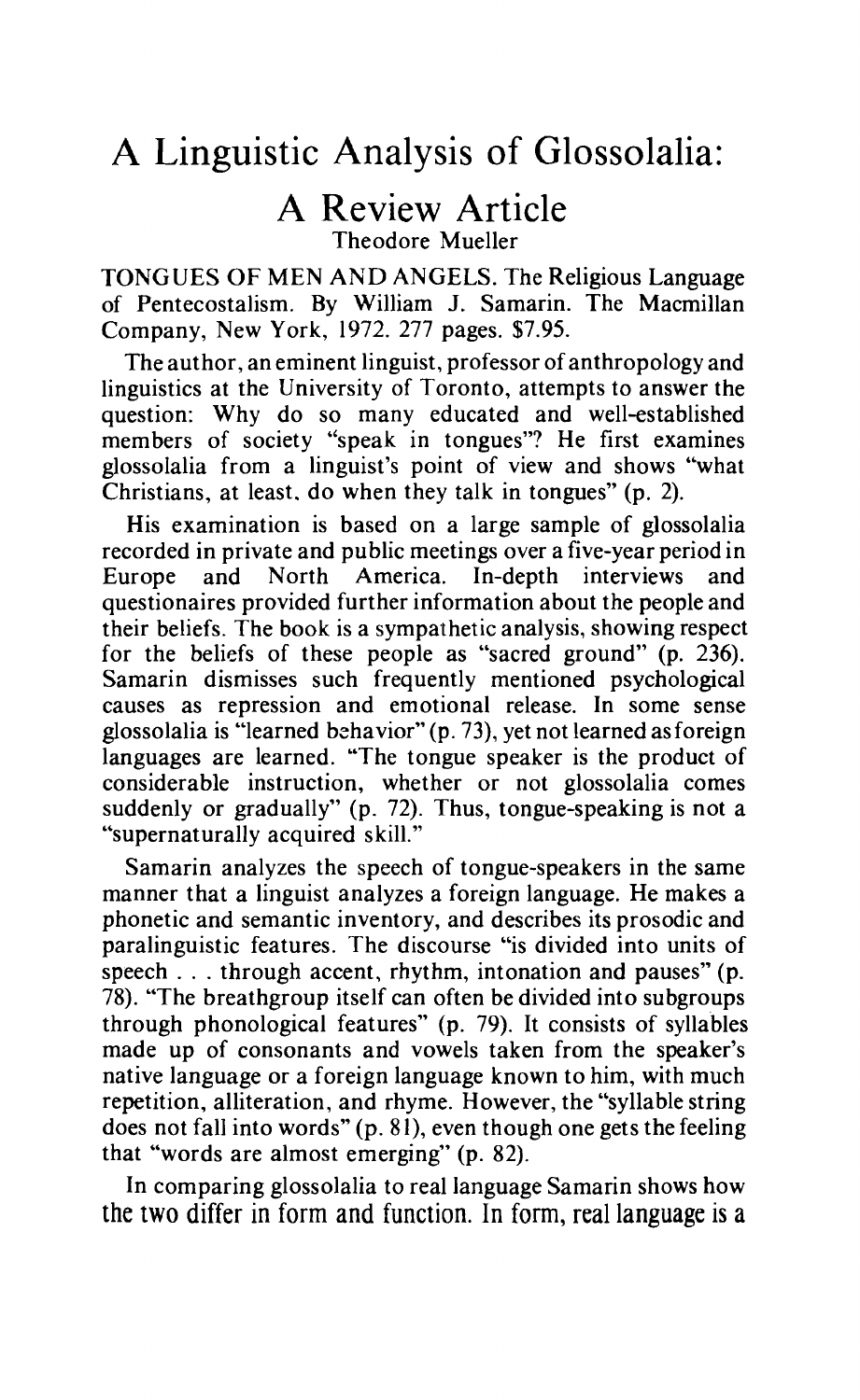systematic relationship between the segments of speech and concepts, a relationship which is missing in glossolalia. While language has communication as its function, there is no meaning to individual strings of syllables in glossolalia. The resemblance to real language is superficial: "It is verbal behavior that consists of using a certain number of consonants and vowels . . . in a limited number of syllables that in turn are organized into larger units that are taken apart and rearranged pseudogrammatically ... with variations in pitch, volume, speed and intensity" (p. 120). It is "only a facade of language, although at times a very good one indeed" (p. 128). Yet it is not "a specimen of human language because it is neither internally organized nor systematically related to the world man perceives"  $(p. 128)$ . Yet glossolalia has meaning to the speaker; the meaning is in the area of emotions (joy, concern, anxiety). Thus Samarin defines glossolalia as a "meaningless but phonologically structured human utterance, believed by the speaker to be a real language but bearing no systematic resemblance to any natural language, living or dead" (P. **2).** 

Other pseudo-languages with glossolalic features are common indeed. Some pretend to be communicative and supernatural  $$ spiritism, Haitian Voodoo, Santeria cult, spells, incantations, verbal charms which are part of the occult. Others make no such spiritism, Haitian Voodoo, Santeria cult, spells, incantations,<br>verbal charms which are part of the occult. Others make no such<br>claim — children use it; it is an in-group signal; it may have a ludic function (Danny Kaye or Charlie Chaplin imitating a language); a farmer uses it when talking to his cow because she does not understand English; a pious Baptist uses it for swearing; it is found in be-bop jazz, and in lullabies. These instances are adduced to show "the normality of glossolalia" (p. 149).

The use of glossolalia has psychological functions  $-$  it signals the transition into a new state, like an initiation rite; it serves as proof validating the individual's baptism of the spirit; it indicates man's "yielding to God" and results in peace in the face of incomprehensible fate; but it also is a mode of self-assertion. The glossolalist derives pleasure from  $it -$  he becomes proficient in a new skill admired by many; it gives reign to his fantasy; it is used "to express emotion or feeling" (p. 205) comparable to impressionistic poetry and music. For those who stress feeling in religion it is therapeutic; many state explicitly that they have been helped in resolving emotional problems. It has sociological religion it is therapeutic; many state explicitly that they have been<br>helped in resolving emotional problems. It has sociological<br>functions — it identifies membership; it sets the group apart and often leads to division through "a feeling of superiority on the part of the tongue speakers" $(p, 214)$ . It contributes to the ethos of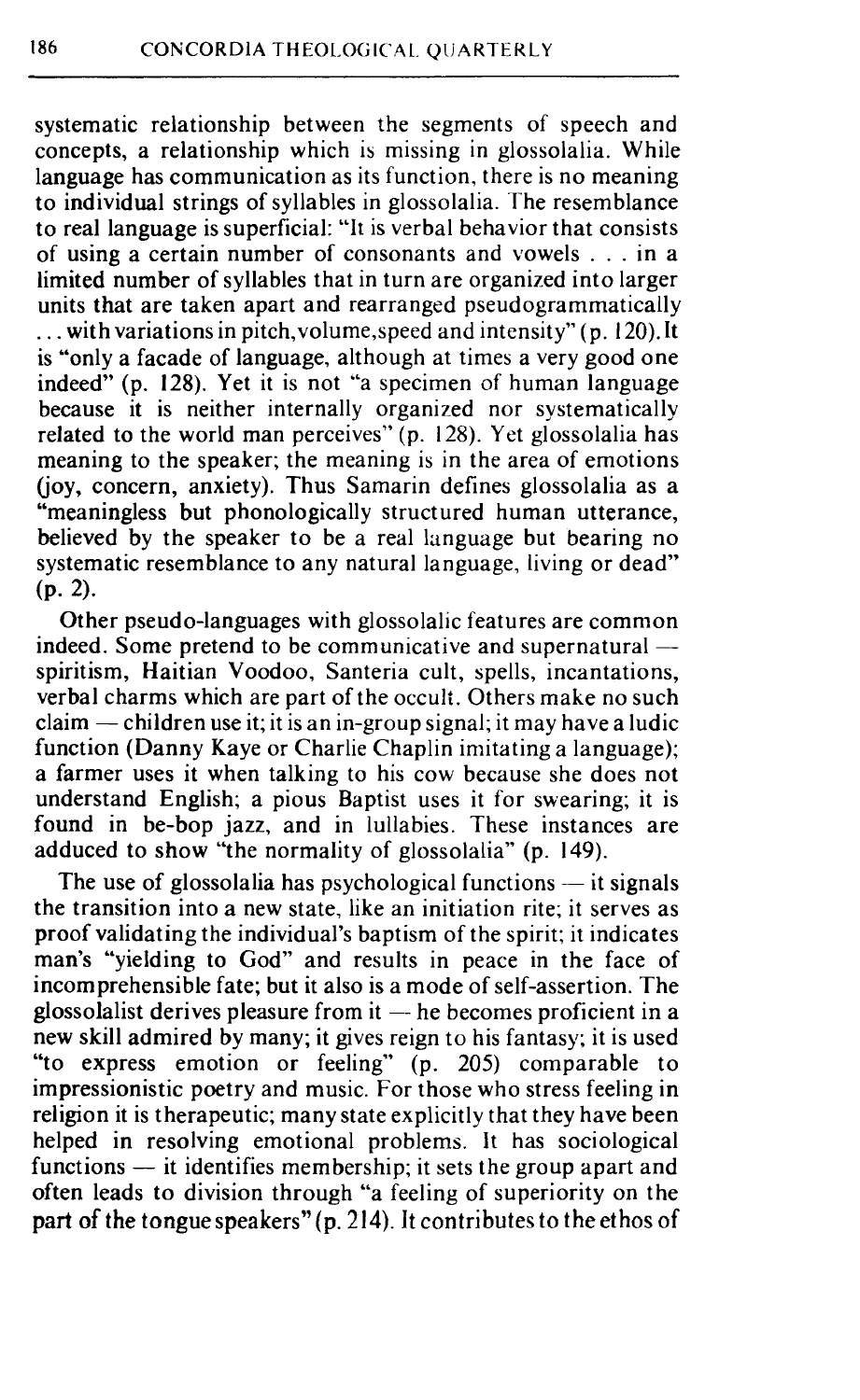the occasion. Leadership and authority in the group are enhanced by its use. Real language fulfills many of the same functions.

In his conclusion Samarin reiterates that glossolalia is not a supernatural phenomenon, nor is there any mystery in it. He modifies his original question in this way: Why do people want to utter something which is language-like but fundamentally not language? Samarin answers this question by stating "that it is part of a movement that offers them the fulfillment of aspirations that their previous religious experience created in them. They want to believe in God passionately, to know the delight of communion with Him and to see Him at work in life. They see evidence of this in members of the charismatic movement. It is intellectually satisfying, and belief is nurtured by intimate personal relations"  $(p. 236)$ .

Many theological arguments have been adduced for or against glossolalia to prove or disprove a variety of positions without first establishing the facts, that is, a clear definition of the behavior. Samarin has given us a scientific analysis without bias. His findings should be a first step in any discussion of glossolalia. Samarin's study also provides some valuable insights into the theological orientation of tongue-speakers. As a neutral observer and a trained scientist without a theological viewpoint to defend, he gives an account of what they believe and of what is important in their thinking. His observations lend themselves to a comparison with the three sola's of the Lutheran faith.

God's presence and his direct communication with man play a predominant role in the g!ossolalists' theology: "God is existentially and palpably immanent. He reveals himself in a way you can feel" (p. 4). "Glossolalia is palpable proof of God's influence on man" (p. 199) and "for his presence" (p. 232). It "is seen as an instrument, a 'means of grace', to bring down God's power" (p. 159). It "is used to pass on a message from God" (p. 159). "A person is inspired by the Holy Spirit and has a prophetic message" (p. 160). "They see themselves performing a special role with special powers for the good of others" $(p. 158)$ . According to these observations, the Gospel enunciated by Scripture is not the "means of grace" by which God comes to us, reveals Himself, and bestows His gifts. For the glossolalists there is a continuous revelation through tongue-speaking, and through them as God's prophets, which explains the frequently heard expression, "The Lord has told me . . ." Sola Scriptura has no meaning for these people.

To obtain God's favor man must fulfill certain conditions, according to glossolalia1 theology: "God takes over only when a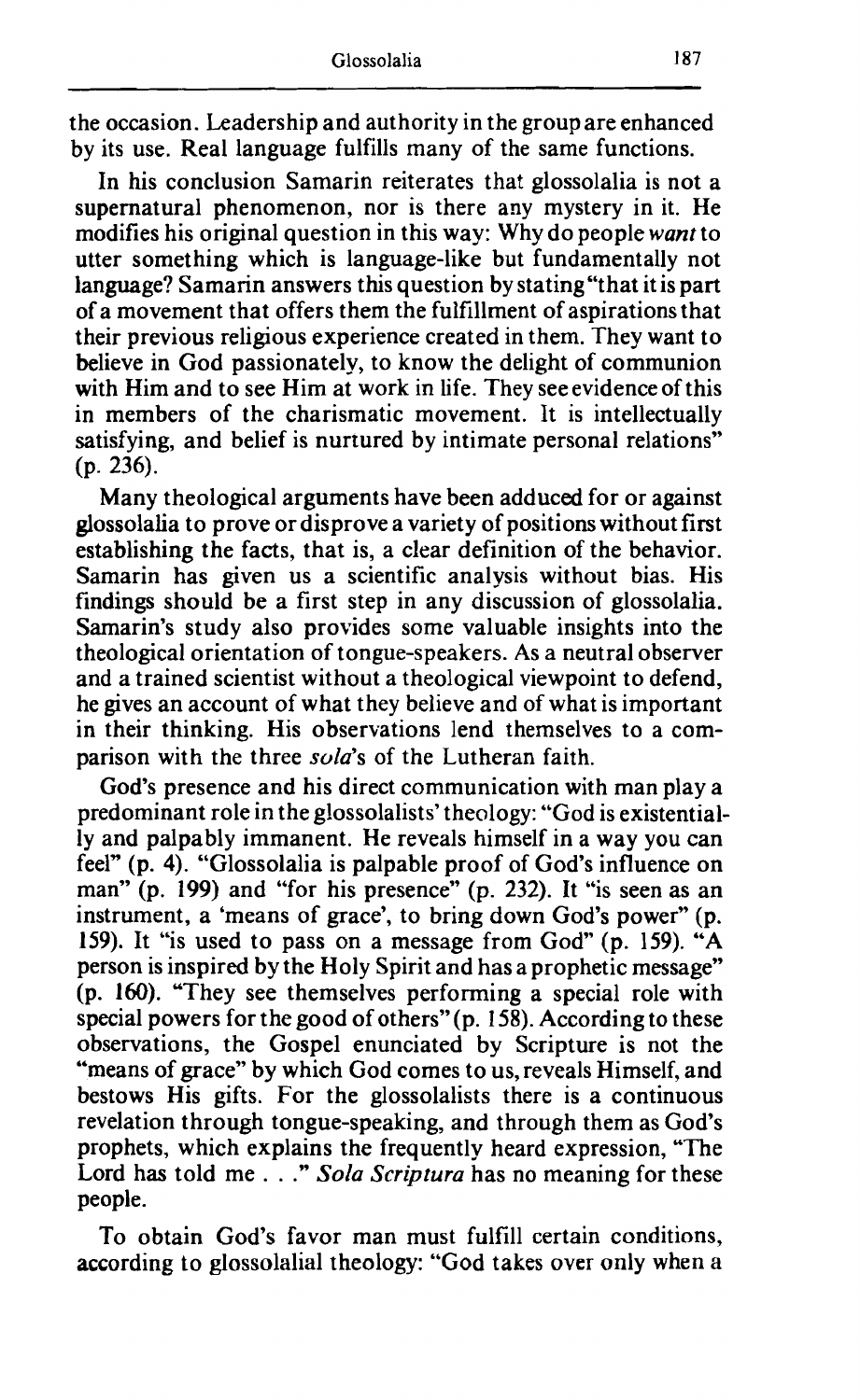person deliberately yields himself to Him . . . You have to bend your intellect and submit your tongue to Christ . . . One must be willing to risk all . . . " The tongue-speakers "make blessing conditional on submission" (p. 200). Glossolalia proves their commitment. Demands are made on the individual, particularly the "stress on personal devotion" (p. 199). According to their statements, God is favorable to these people *because of* something they have done or an attitude they have attained. There is no mention of Christ, His atonement, His sacrifice as the Lamb of God. Jesus is the Lord to be obeyed. There is no gracious Father whose anger has been allayed by Christ's suffering and death, who has been reconciled and therefore offers one and all the forgiveness of sins. Personal devotion, submitting to God, "being right" with God, which is work-righteousness, is substituted for *sola gratia* as the cause of all blessings.

The faith of glossolalists is based on their inner emotional voice. Faith, emotions, and feelings merge into one vague concept. *Sola fide* is not the instrument by which God's grace and forgiveness are appropriated. It is not the assurance and certainty that one is God's child through Christ. It is not trust.

Samarin stresses the non-aberrant nature of glossolalia, a behavior which provides some innocent pleasure for its users  $$ why not view it as some harmless practice with religious significance for those who enjoy it? But is it so harmless? Most respondents were recent converts to the movement and reported frequent, that is, almost daily use of tongue-speaking. But time lapse seems to lead to less activity and to inactivity. When glossolalists are questioned about such disuse, "the usual explanation is that there is some kind of breakdown in communion with God . . . This can result from sin, 'spiritual dryness', . . . or unwillingness to be fully dedicated to God" (p. 195). In other words, inactivity signals separation from God. Where will this lead when the individual is somehow confronted with the reality of words, inactivity signals separation from God. Where will this<br>lead when the individual is somehow confronted with the reality of<br>his sinfulness — when he is stretched out on a hospital bed, drained of all emotional fervor, anxiously awaiting a doctor's dreaded verdict'? From a comparison with past experience glossolalists may well come to the conclusion that the Holy Spirit has left them, that they have lost God's favor, since there is no longer any internal proof or assurance of God's presence. Their little voice has died, and there is silence when they need comfort and assurance most.

Samarin shows that there is no demonstrable personality difference between those who join and those who do not join the

188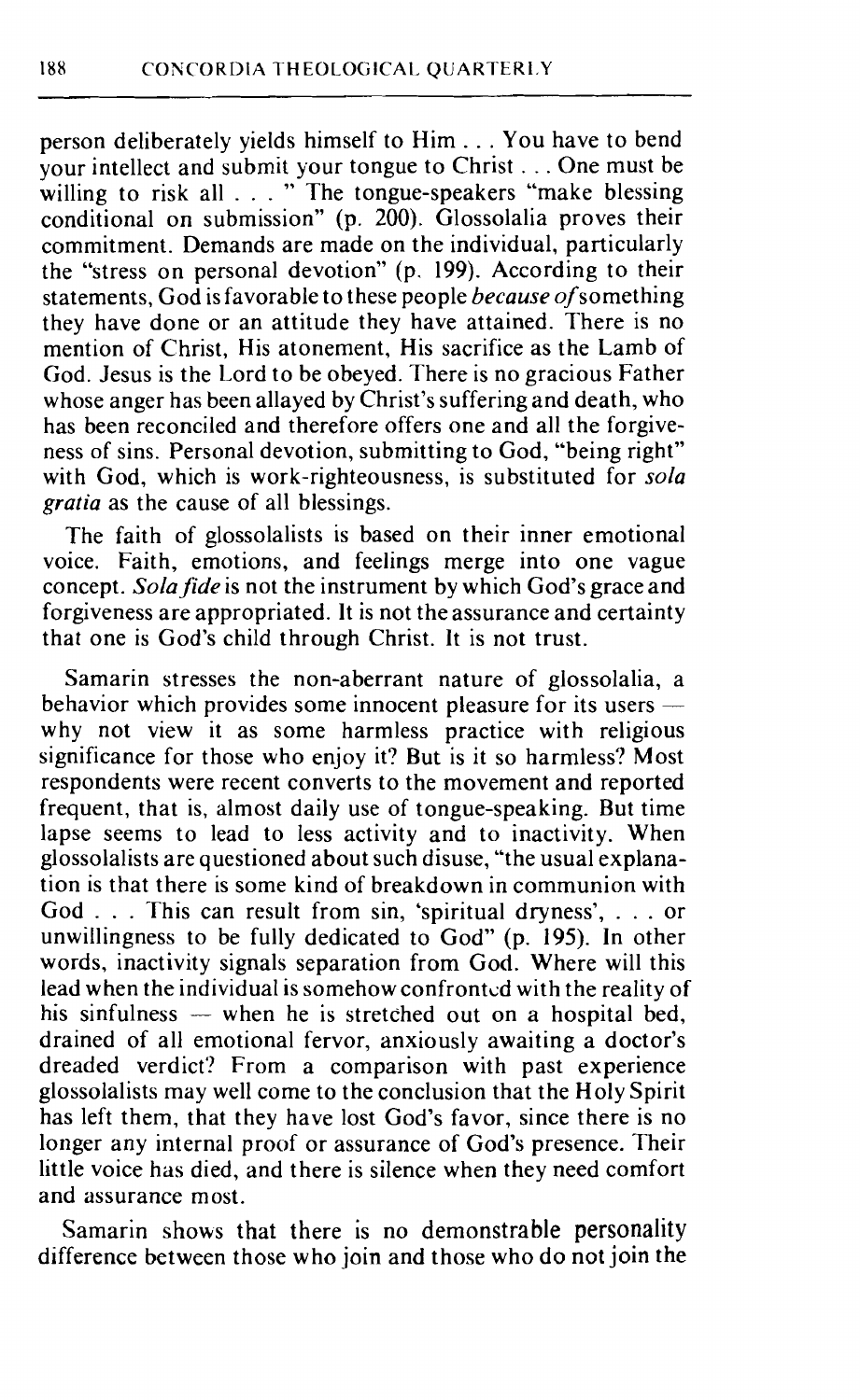charismatic movement. However. those who embrace glossolalia seem to have certain definite expectations: "They too want to believe in God passionately, to know the delight of communion with Him, and to see Him at work in life" (p. 236). They seek proof and assurance of belonging to God. It is, therefore, reasonable to assume that this yearning has not been fulfilled in the churches of which they are members. Consequently here is a message for pastors. Each shepherd should ask himself a few questions about his preaching and teaching: Does he present God's love and mercy in each sermon? Is Christ's reconciliation the focal point of all preaching? Is the grace of God in and through Christ the centerpiece from which every exhortation flows? Does he plead with his parishioners by the mercies of God? Or does he stress the law, how people should live, how they should support the current church project, and bring in the unchurched? Does he present Scripture as the anchor and foundation of our hope and peace? Does he direct his listener's to the sure Word of God, devoid of error, in which they see their God and Savior, who has redeemed, purchased, and won them at such an exorbitant price'? Does he constantly show the people the innumerable passages affirming and confirming that we are God's children? Does he glowingly describe the peace which passes understanding obtained by trust in Christ and His promises'?

For some, glossolalia is a means of establishing their authority: "The individual can use glossolalia for his own good as a participant in that group. . . This is clear with leadership and authority; both are enhanced and validated by the use of glossolalia in religious meeting" (p. 217). What can be said about those pastors who seek to establish leadership and authority by means of a pseudo-language, alleged to be the language of the Holy Ghost? Is there any greater deceit anywhere? The New International Version aptly translates God's description of such prophets as "those who wag their own tongues and yet declare 'The Lord declares' " (Jer. **23:3** 1). How will such a pastor stand before the judgement throne of his Maker and Redeemer?

Some exegetical inferences can be drawn about the Greek expression *heterais glossais lalein* (Acts 2:4). The question centers around the word *glossa:* Does it mean exclusively a real language, or does it include the pseudo-language described by Samarin? Semantics, that is, the science of meaning, describes meaning in or does it include the pseudo-language described by Samarin?<br>Semantics, that is, the science of meaning, describes meaning in<br>terms of "semantic features" -- the characteristic feature or features which distinguish one word from another word, or one **set** of words from another set sharing enough meaning to make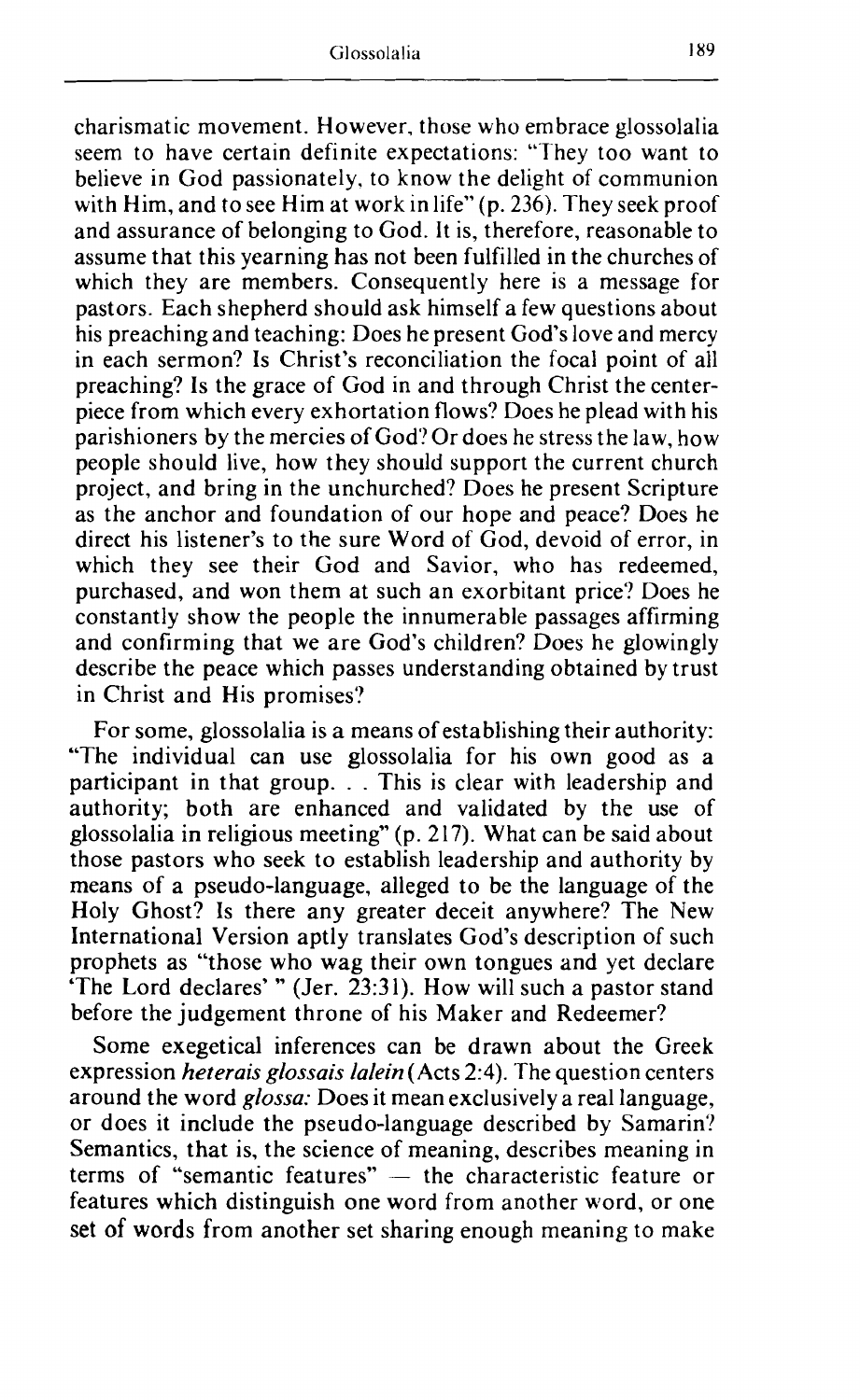them related entities. Thus, for instance, the words "father," "brother," "husband," "mother," "sister," "wife" have in common the notion of family relationship. The set "father," "brother," "husband" is distinguished from "mother," "sister," "wife" by the feature "maleness," which is absent from the second set. Likewise, the words "corpse" and "body" are related in meaning, referring to the physical structure of humans and animals. However, the feature "being dead" distinguishes "corpse" from "body" so that "corpse" can never refer to a living body. This reasoning can be applied to the word glossa, which, apart from its physiological referent, means a real language in secular Greek literature. As indicated by Samarin, real language has two semantic features: (I) a patterned systematic relationship between speech and concept, and (2) communication as its function. There are other systems of communication; cries of birds or gestures of human beings communicate quite well. However, the first feature, that of a patterned symbolic system, is not associated with them, and thus they are not real languages. Since both semantic features are absent from glossolalia, it seems self-evident that a pseudolanguage is not included within the bounds of meaning of the Greek term glossa. This conclusion should be plausible to those who subscribe to the traditional Lutheran doctrine of verbal inspiration, with its insistence that every word of Scripture is inspired and that the words of God are not used carelessly or ambiguously.

In conclusion, a historical note might be added showing that the phenomenon of glossolalia is part of a trend. Thecharismatic movement, with its stress on feelings, individual commitment, and devotional life and its concept of the outpouring of the Holy Ghost, seems to be a twin to eighteenth-century pietism. For the pietists, too, "The Holy Spirit gave assurance of grace through new and peculiar sensations, impressions and revelations wrought in the heart independently of the Word and alongside faith."<sup>1</sup> Walther, who grew up in the midst of pietists, mentions their teaching that "a person must suddenly experience a heavenly joy and hear an inner voice telling him that he had been received into grace."<sup>2</sup> And there are other parallels. Pietism was a countermovement which coincided with Romanticism, a literary movement stressing emotions and feelings. It was a reaction against the Enlightenment, with its cold rationalistic approach to life, and found expression in Goethe's *Werther* and Rousseau's *Emile.* In religion pietism was similarly a reaction against the so-called **"dead orthodoxy,"** a rational and logical exposition of a doctrinal system. In **many** respects the twentieth century parallels the